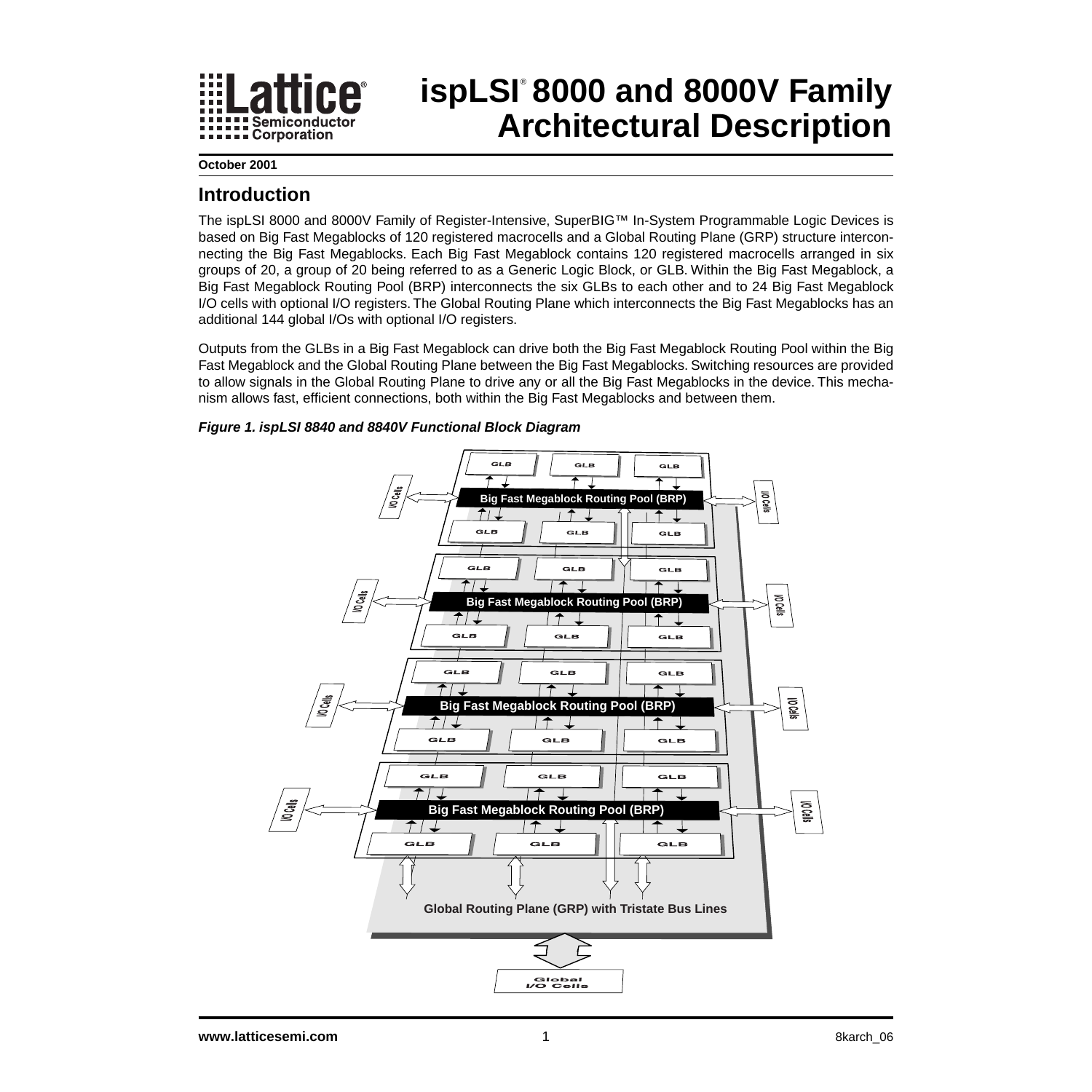#### **Figure 2. ispLSI 8000 and 8000V GLB**



Note: Macrocells 9 and 10 do not support Tristate Bus Feedback. Cell Controlled) **and Function Selector (E<sup>2</sup> Cell Controlled)**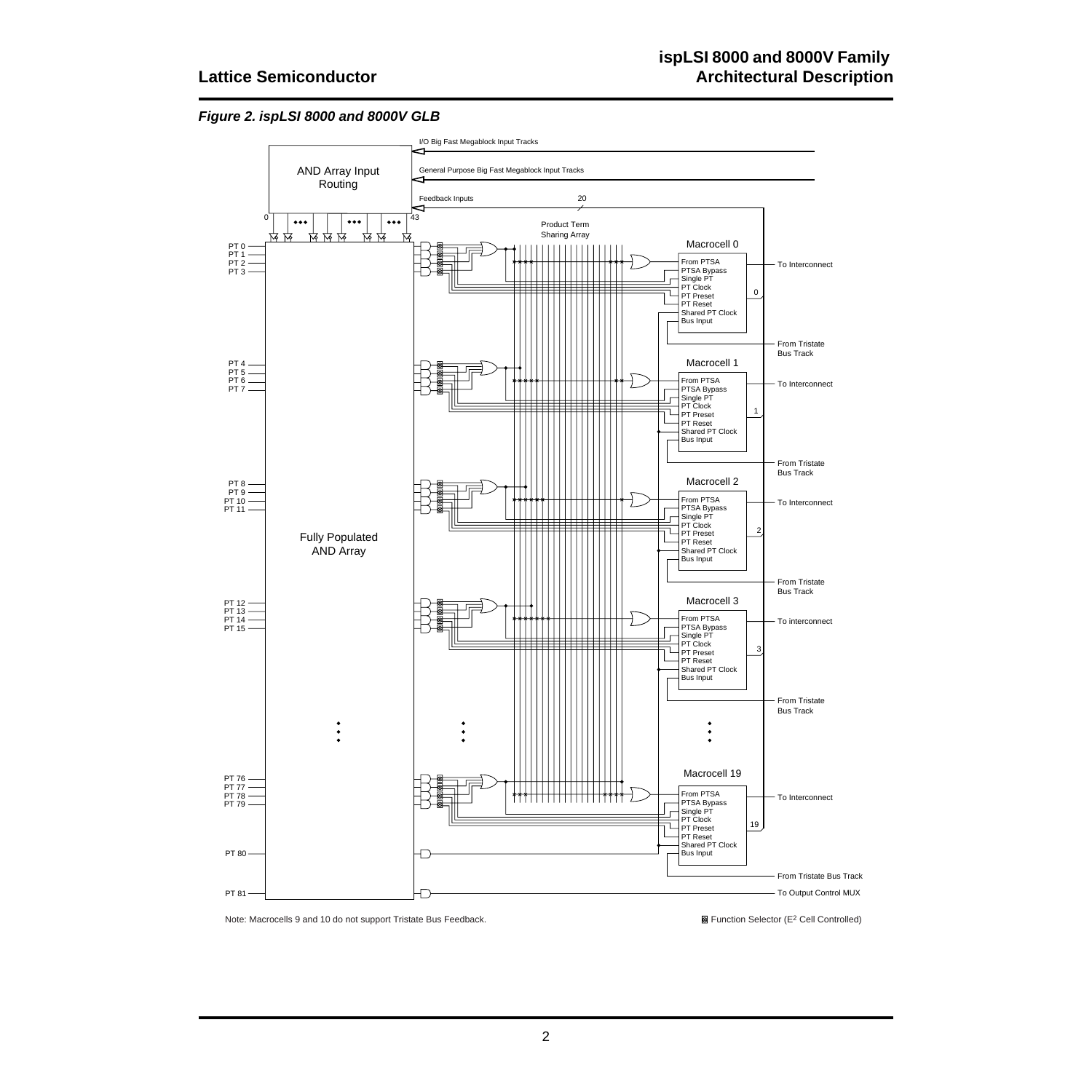### **Generic Logic Block**

Each GLB contains 20 macrocells and a fully populated, programmable AND-array with 80 general purpose logic product terms. The GLB has 44 inputs which are available in both true and complement form for every product term can be driven from both BRP and GRP. Up to 20 of these inputs can be driven from the local feedback of the GLB for logic functions that require fast feedback. The 80 general purpose product terms can be grouped in 20 sets of four and sent into a Product Term Sharing Array (PTSA) which allows sharing up to a maximum of 28 product terms for a single macrocell function. Alternatively, the PTSA can be bypassed for functions of four product terms or less.

### **Macrocell**

The 20 registered macrocells in the GLB are driven by the 20 outputs from the PTSA or the PTSA bypass. Each macrocell contains a programmable XOR gate, a programmable register/latch/toggle flip-flop and the necessary clocks and control logic to allow combinatorial or registered operation. The macrocells each have two outputs, one output can be fed back inside the GLB to the AND-array, while the other output drives both the Big Fast Megablock Routing Pool and the Global Routing Plane. This dual or concurrent output capability from the macrocell allows efficient use of the hardware resources. One output can be a registered function for example, while the other output can be an unrelated combinatorial function feeding more complex logic functions elsewhere in the chip.

Macrocell registers can be clocked from one of several global, local or product term clocks available on the device. A global, local and product term clock enable is also provided, eliminating the need to gate the clock to the macrocell registers. Reset and preset for the macrocell register is provided from both global and product term signals. The polarity of all of these control signals is selectable on an individual macrocell basis. The macrocell register can be programmed to operate as a D-type register, a D-type latch or a T-type flip-flop.



### **Figure 3. ispLSI 8000 and 8000V Macrocell**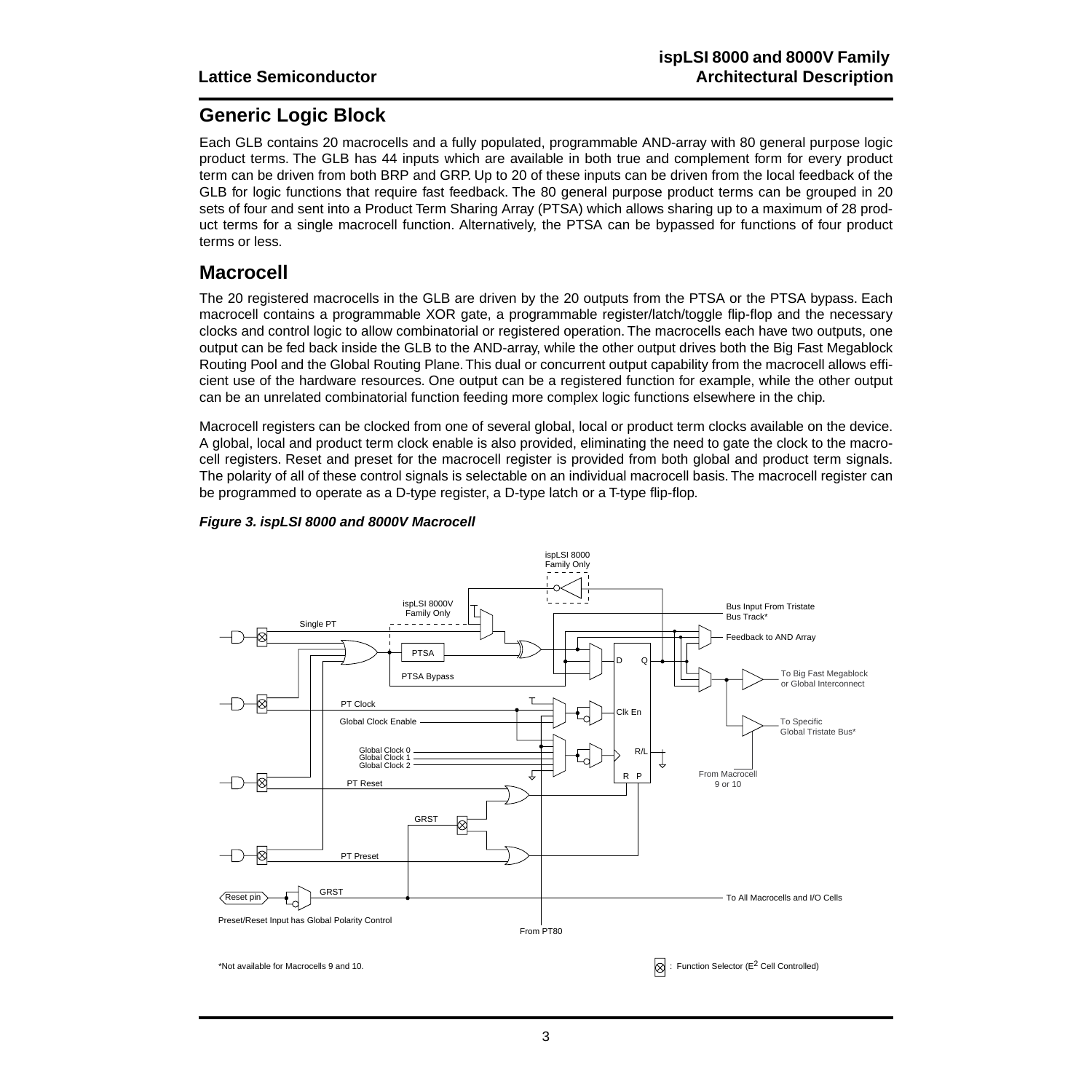# **Embedded Tristate Bus**

The Global Routing Plane (GRP) includes a 108-line embedded internal tristate bus that enables multiple GLBs to drive the same tracks. This bus can be partitioned into various bus widths such as twelve 9-line buses, six 18-line buses or three 36-line buses. The GLBs can dynamically share a subset of the Global Routing Plane tracks. This feature eliminates the need to convert tristate buses to wide multiplexers on the programmable device. Up to 18 macrocells per GLB can participate in driving the embedded tristate bus. The remaining two macrocells per GLB are used to generate the internal tristate driver control signals on each data byte (with parity). The embedded tristate bus can also be configured as an extension of an external tristate bus using the bidirectional capability of the I/O cells connected to the Global Routing Plane. The Global Routing Plane I/Os 0-8 and 15-23 from each group (I/OGx as defined in the I/O Pin Location Table) can connect to the internal tristate bus as well as the unidirectional/non-tristate global routing channels. I/Os 9-14 connect only to the global routing channel.

The embedded tristate bus has internal bus hold and arbitration features in order to make the function more "user friendly". The bus hold feature keeps the internal bus at the previously driven logic state when the bus is not driven to eliminate bus float. The bus arbitration is performed on a "first come, first served" priority. In other words, once a logic block drives the bus, other logic blocks cannot drive the bus until the first releases the bus. This arbitration feature prevents internal bus contention when there is an overlap between two bus enable signals. Typically, it takes about 3ns to resolve one bus signal coming off the bus to another bus signal driving the bus. The arbitration feature combined with the predictability of CPLD, makes the embedded tristate bus the most practical for the real world bus implementations.



### **Figure 4. Embedded Tristate Bus**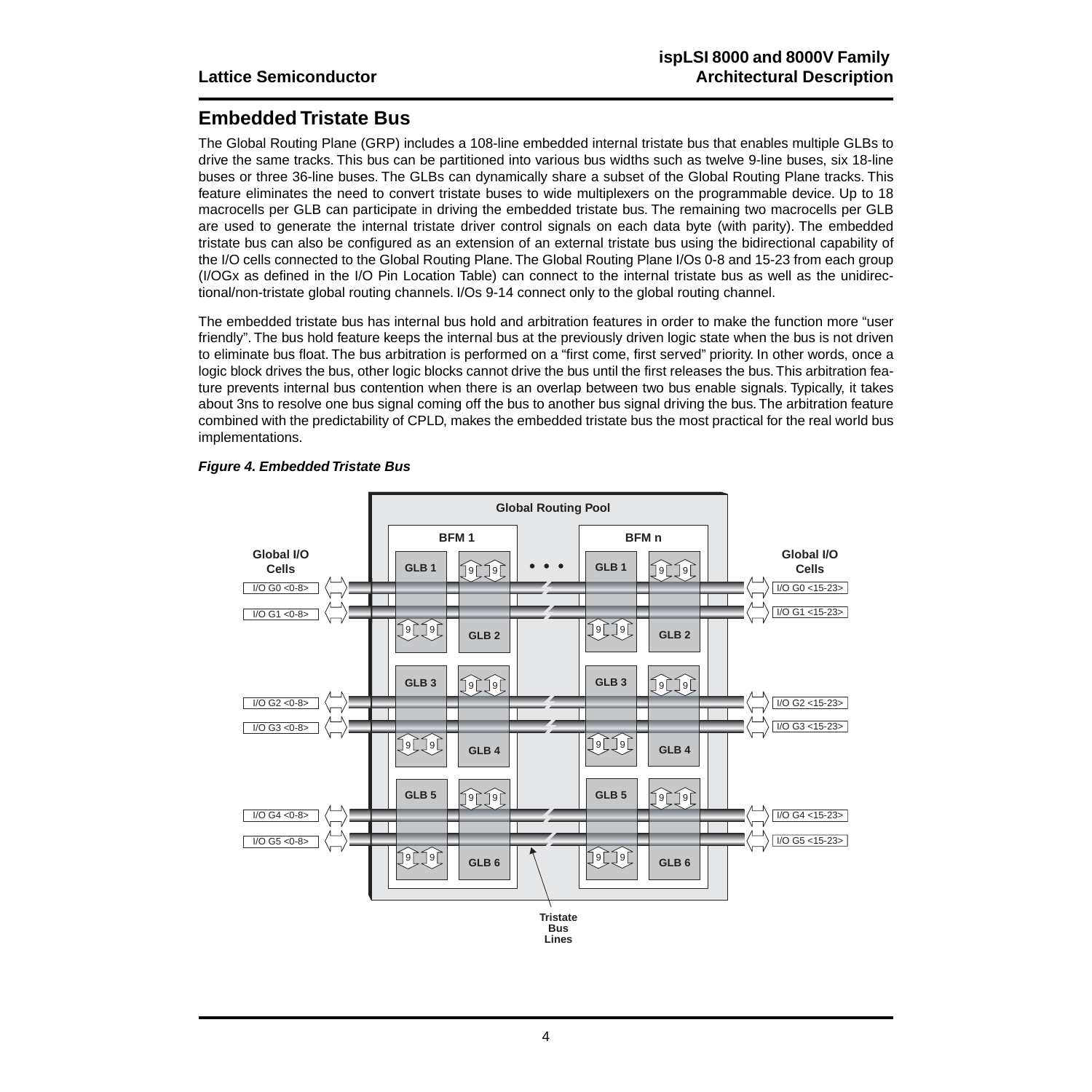# **I/O Cell and I/O Controls**

Control signals for the I/O cell registers are generated using an extra product term within each GLB, or using dedicated input pins. Each GLB has two extra product terms beyond the 80 general purpose available for the macrocell logic. The first additional product term is used as an optional shared product term clock for all the macrocells within the GLB. The second additional product term is then routed to an I/O Control Bus using a separate routing structure from the Big Fast Megablock Routing Pool and Global Routing Plane. Use of a separate control bus routing structure allows the I/O registers to have many high-speed control signals with no impact on the interconnection of the GLBs and Big Fast Megablocks. The I/O Control Bus is split into four quadrants, each servicing the I/O cell control requirements for one edge of the device. Signals in the control bus can be independently selected by any or all I/O cells to act as clock, clock enable, output enable, reset or preset.

Each Big Fast Megablock has 24 I/O cells. The Global Routing Pool has 144 I/O cells. Each I/O cell can be configured as a combinatorial input, combinatorial output, registered input, registered output or bidirectional I/O. I/O cell registers can be clocked from one of several global, local or product term clocks which are selected from the I/O control bus. A global and product term clock enable is also provided, eliminating the need for the user to gate the clock to the I/O cell registers. Reset and preset for the I/O cell register is provided from both global and product term signals. The polarity of all of these control signals is selectable on an individual I/O cell basis. The I/O cell register can be programmed to operate as a D-type register or a D-type latch.

### **Figure 5. I/O Cell**



 $\oslash$  : Function Selector (E<sup>2</sup> Cell Controlled)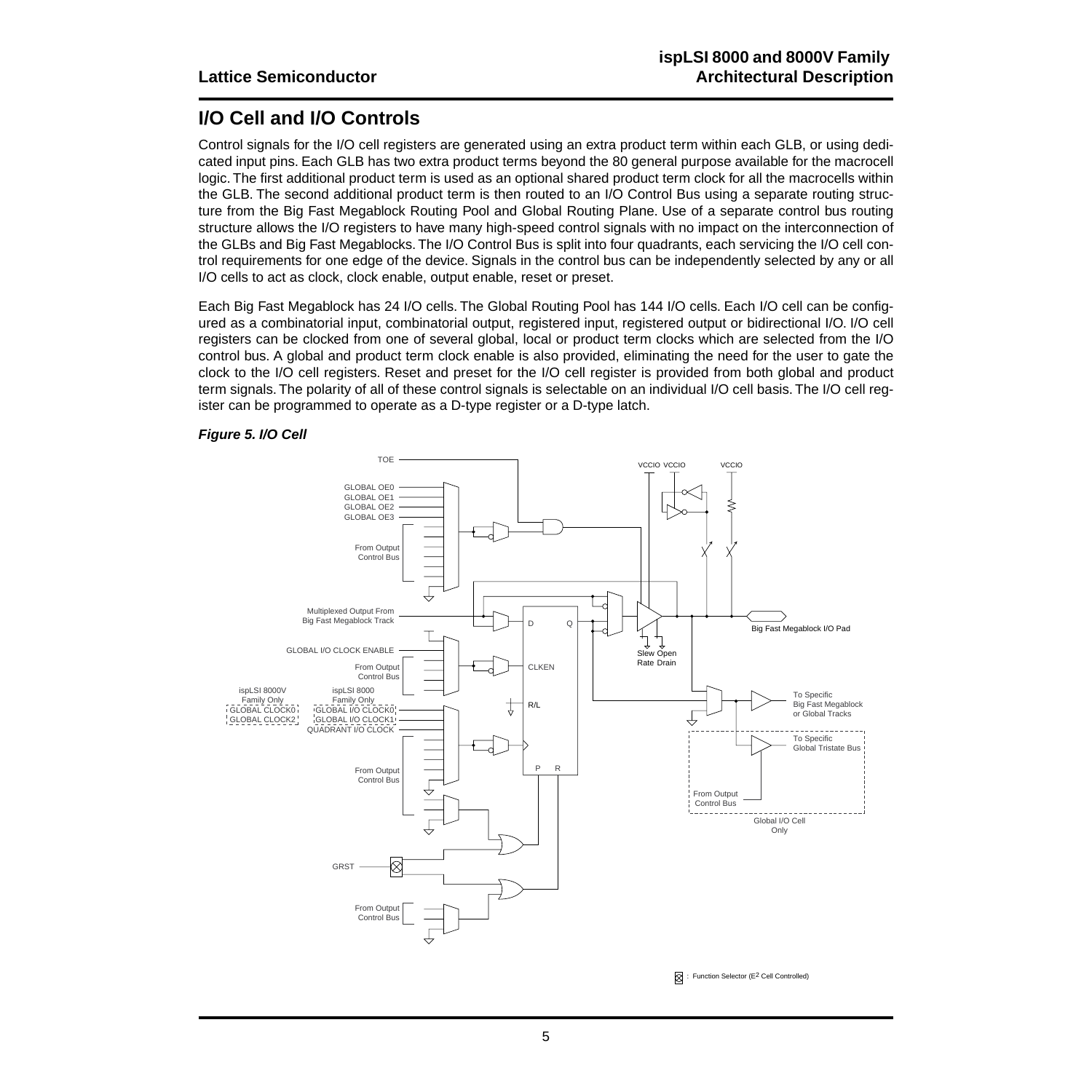## **Clock Distribution**

The ispLSI 8000 and 8000V family has several clock inputs from which the GLB and the I/O cell register clocks can be driven. There are three Global Clocks (CLK0-2), two Global I/O Clocks (GIOCLK0-1 for ispLSI 8000 Family only), and four Quadrant Clocks (QIOCLK0-3). In addition to the clock inputs, there is one GLB clock enable (CLKEN) and one I/O clock enable (IOCLKEN). The clock polarity can be selected at the individual register. The GLB global clocks can be used as master clocks which have the lowest internal clock skew. Global Clock0 and Global Clock2 in the ispLSI 8000V Family are also capable of driving the I/O register clocks. Similarly, the quadrant clocks are divided to drive each quadrant's I/Os (defined in the individual data sheets) with minimum clock skew.

### **Boundary Scan**

In-System Programming (ISP™) of the device is performed via IEEE1149.1 compliant JTAG state machine or Lattice ISP state machine for the ispLSI 8000 family. The BSCAN/ispEN pin selects between the two protocols. The four-wire interface on the ispLSI 8000 Family includes Test Data In (TDI)/Serial Data In (SDI), Test Clock (TCK)/Serial Clock (SCLK), Test Mode Select (TMS)/Mode Control (MODE), and Test Data Out (TDO)/Serial Data Out (SDO). ISP program enable and disable is controlled by the private programming instruction set for the ispJTAG™ interface and by the BSCAN/ispEN pin for the ISP interface.

The EPEN signal, when high, enables the Test Access Port (TAP) for programming and test for the ispLSI 8000V Family. The ispLSI 8000V Family provides the dedicated four-wire interface via TDI, TDO, TMS and TCK.

In addition to ISP programming, the JTAG state machine also provides standard boundary scan test capability. Standard boundary scan instructions supported are Sample/Preload, Extest, Bypass and High-Z instructions. The boundary scan test registers associated with each of the I/O pins control the state of the I/O pin when the device is not in normal functional mode. This feature allows users to define the state of the I/O pins during test and ISP programming modes.



### **Figure 6. Boundary Scan Register for I/O Pins**